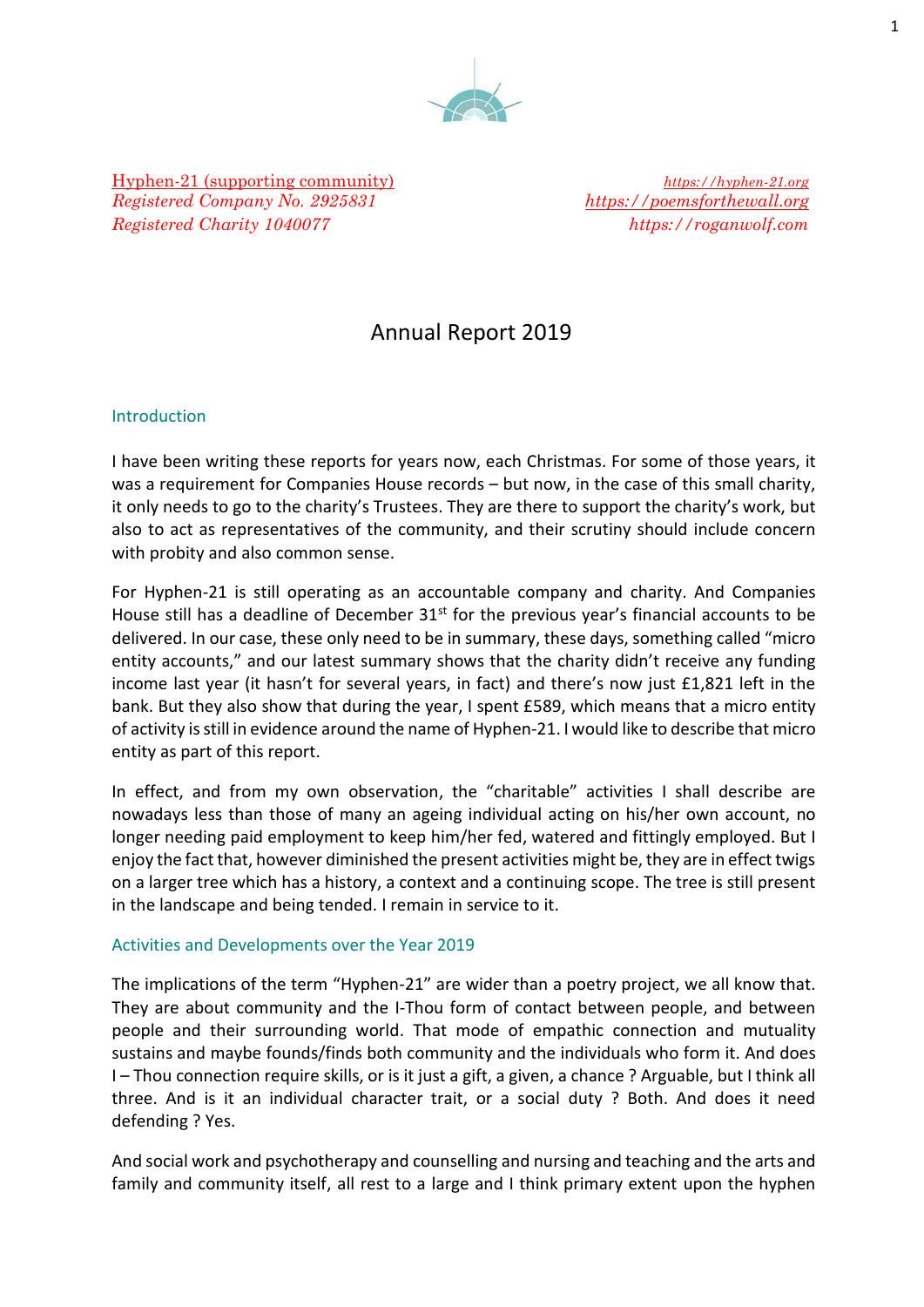between I and Thou. A slender foundation, a fragile footing, easily and readily forgotten or attacked. Easily and readily crucified, you might say. But "Humanity cannot bear very much reality." So that's it in a nutshell, pretty well.

(But, in passing, I should just put in the reminder, in case it's helpful, that all these references to a hyphen stem from a book called "I and Thou" by Martin Buber. He suggests a duality of modes of being : I – It and I – Thou. Buber compares the two modes and suggests that both belong, but need to be in balance, each in its true place. But the mode "I -Thou" is presently not just the more fragile, it is also in question to a degree that threatens humanity's survival. Hyphen-21 is chiefly interested in the mode "I-Thou").

And Hyphen-21 had heady beginnings to do with strengthening this hyphen that hangs so precariously in the air between all of us, or  $-$  if not strengthening the thing itself strengthening at least our understanding of it, or encouraging a new respect, or language, or time, for it, and strengthening, affirming, equipping and upholding those who practice it.

But, in general, I think the language of empathic I-Thou connection in our society has grown weaker, not stronger, over the last decades, a weakening process of overwhelming strength, so to speak. So this becomes a time for holding on, alert for the chance, rather than going forward. At a fairly early stage, the charity became centred, or was driven back, on public poetry as a kind of manageable and achievable image of I-Thou speaking and connection. ("We have a way here of opening people's lives to each other" wrote David Hart, the poet who commissioned all the 52 poems of the first collection, "Poems for…Waiting").

So, in common with the earlier reports, this one will soon begin to talk about poetry.

First, though, I will say that another intention has always been to talk about mental health work as well - good practice and good policy in that field, good I-Thou connection across this other deep and fundamental divide in all our nations. And still that work has not been done. A web-site is ready for it, created by Joe my eldest son. I am writing the beginnings of this report on the day before the General election. Paradoxically, I have thought that if Mr Johnson gets his majority, and it still looks as if he will, I might find it easier, then, to turn my back and hunker down to this job of work I have been putting off for so long. It will be a kind of air raid shelter, a protective device, a distraction, a building of something for better times.

#### Onto the poetry.

First, I'll add some detail to references I made in last year's report to some work I'd started with two comprehensive schools in Bristol. It involved mounting exhibitions of some the project's mental health poems, during Mental Health Awareness Week. Here is a small picture from one of the exhibitions, held in School One, and combining poems with pupils' pictures. Hyphen-21 paid for the poem enlargements.

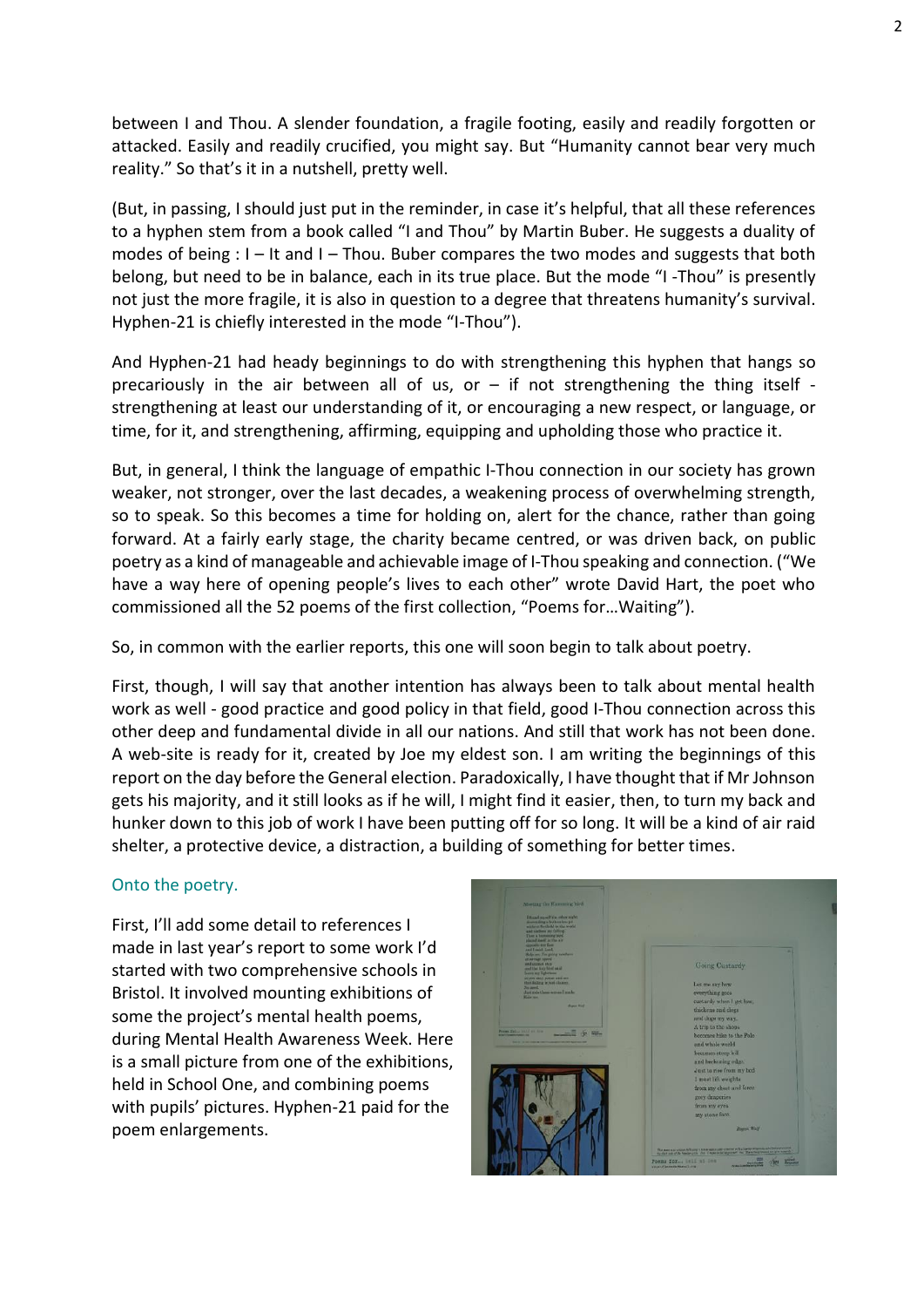I expected to do more work with those two schools, and to extend to others in Bristol, but this never happened. I think the reason is simply that there is too much pressure on the staff concerned, there are too few of them, there is too little time. In present conditions, initiatives of this kind are the first to slip off the teachers' *To Do* list.

Therefore, although I myself learned quite a lot from working with those two schools, my learning still has to follow me where I go, and I'm not living in Bristol any more.

Here's one example of the problem. In the last report, I mentioned an English teacher from School One. Here I'll call him "Teacher A". Teacher A was newish, young and in my view of very high calibre. He had the inspirational idea of himself selecting one of these poems each week, from the website, and sending it round as an email attachment to all of his teaching colleagues – not just the English or modern language ones. The idea proved popular and he received good feed-back from colleagues. In essence, the feed-back confirmed that the poems offered some breathing space and – perhaps more important - some recognition of the need for it. And I just loved all of that. It was a hyphen idea, you might say. Right on the button. For the hyphen needs nurturing and acknowledging, and those who ride the hyphen through the storm need help to keep their footing, their full humanity.

But the idea is no longer happening. Teacher A has had a mental health breakdown and, since then, has left the teaching profession altogether, citing the pressure of the work. It left him with no time or self (or I-Thou) – no breathing time or space. There's some irony in that badtasting story.

But here's a slightly happier one from the same bit of work. Another School One teacher used the Microsoft Powerpoint programme to put together some quotes from the mental health poem collections. Extracting quotes meant that the text displayed could be larger than if the whole poem were reproduced onscreen. The rotation of quotes was put onto the school's several small plasma display screens throughout Mental Health Awareness week. I saw them and was struck by the power of the words in this new medium. Adverts have been deploying memorable lines for ages – with manipulative intent, mercenary or political. But poems ? Perhaps we are exploring some new ground here, in some small way. New approaches to publishing and also new platforms for truth-telling - as a way of countering old but ever more brazen ways of telling lies.

Here are links to the pdf versions of two poem selections so far produced, both for plasma screen rotating displays. One is a slightly revised version of the mental health selection already mentioned : [https://poemsforthewall.org/wp-content/uploads/2019/12/Mental-health-awareness](https://poemsforthewall.org/wp-content/uploads/2019/12/Mental-health-awareness-slideshow-revised.pdf)[slideshow-revised.pdf](https://poemsforthewall.org/wp-content/uploads/2019/12/Mental-health-awareness-slideshow-revised.pdf); this second link is to a small selection from the bilingual poems, which I re-formatted soon afterwards, to suit a small plasma screen : [https://poemsforthewall.org/wp](https://poemsforthewall.org/wp-content/uploads/2019/12/Bilingual-slideshow-latest.pdf)[content/uploads/2019/12/Bilingual-slideshow-latest.pdf](https://poemsforthewall.org/wp-content/uploads/2019/12/Bilingual-slideshow-latest.pdf) It was shown in the library of the second school I worked with in Bristol.

On to this year. A major event that took place this Spring was the move my partner and I made to a village several miles out of Bristol. And, by slightly difficult coincidence, just before we moved away, I was able to mount an exhibition of bilingual poems from the project's collections in Clifton Cathedral. An exhibition of *poems* ?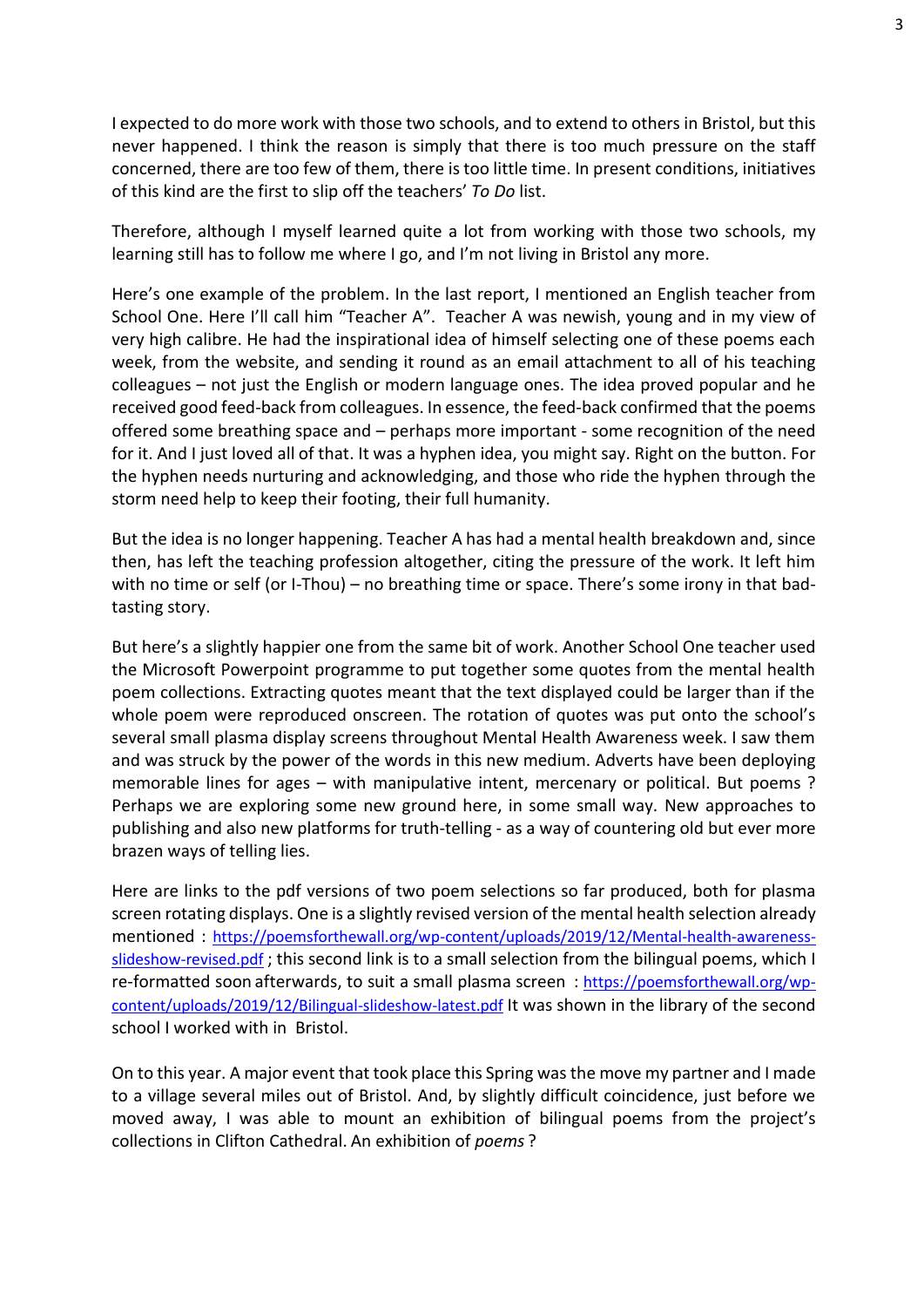I recommend a visit to Clifton (Roman Catholic) cathedral to anyone who does not know it. It was built in the late 60's and early 70's and is resolutely, and in my opinion triumphantly, of that architectural era and style. Its size and shape allowed me to enlarge some of the poems to AO size, which is the largest they've ever been. They looked simply wonderful in situ, dressed in all their different languages and vantage-points, their words and other aspects made all the more powerful and eloquent by their setting. I believe that they, in turn, actually added something *to* the setting, as well. The exhibition was situated on a wide balcony above the font, looking down on the altar. On first seeing the poems in place, Nicola exclaimed, it's like having a modern-day book of psalms up here. Here was humanity speaking together with honesty and largeness of spirit, in many languages, using words rather more worthy of our race than "Let's Take Back Control" and "Get Brexit Done" !

For those people on Facebook, you can find a good pictorial record of the exhibition here : [https://www.facebook.com/profile.php?id=100009086896863&sk=media\\_set&set=a.227141137650](https://www.facebook.com/profile.php?id=100009086896863&sk=media_set&set=a.2271411376505070&type=3) [5070&type=3](https://www.facebook.com/profile.php?id=100009086896863&sk=media_set&set=a.2271411376505070&type=3) The advantage of the Facebook "Album" set-up is that it allows you to enlarge each picture to full screen size, and allows me to provide background information alongside each picture.

But here is another arrangement of the pictures even more immediate and easy to access : <https://photos.app.goo.gl/ajwMWSykbYYQxeSk7>Just Click on any picture and it will enlarge ; a second later an arrow will appear on the right. If you click on that, you will be shown the next picture in the sequence.

The charity paid for the enlargements and for the exhibition as a whole.

If anyone knows of another cathedral, or church, or mosque, or synagogue, or temple, where the same idea might suit or be of interest, please let me know !

And so onto our new home. Except for short intervals, I have never lived away from an urban setting before. Silence and wide views tended to be week-end or holiday experiences. They restored me for my return to reality - home and work. It has taken me awhile to accept myself in this utterly unfamiliar kind of ordinary environment, to allow myself to be here, almost. Even as I write, several months after the move, I can barely believe I am here. By the same token, I can already barely believe that I ever lived there, either, with that incessant noise, that psychic battering from second to second in detail after detail, for decades accepted as the norm.

Poems on village walls ? Well, yes. To be precise, on the waiting room wall of the local health centre, where hangs a large plasma screen, on which rotate a long and varied list of online health notices and invitations to local resources, attractively presented – plus now, from time to time, a poem, on view for 30 seconds, before it politely gives way to some other aspect of village life. But the project's poetry is now part of this community waiting room's life.

Poems in the village school ? Yes, though even here, or here too, the pressures on teachers' time is slowing things down. As so far discussed, the plans are : plasma screens again, perhaps a reading to the children as a way of de-mystifying the whole business, and/or some group work with them for creative writing.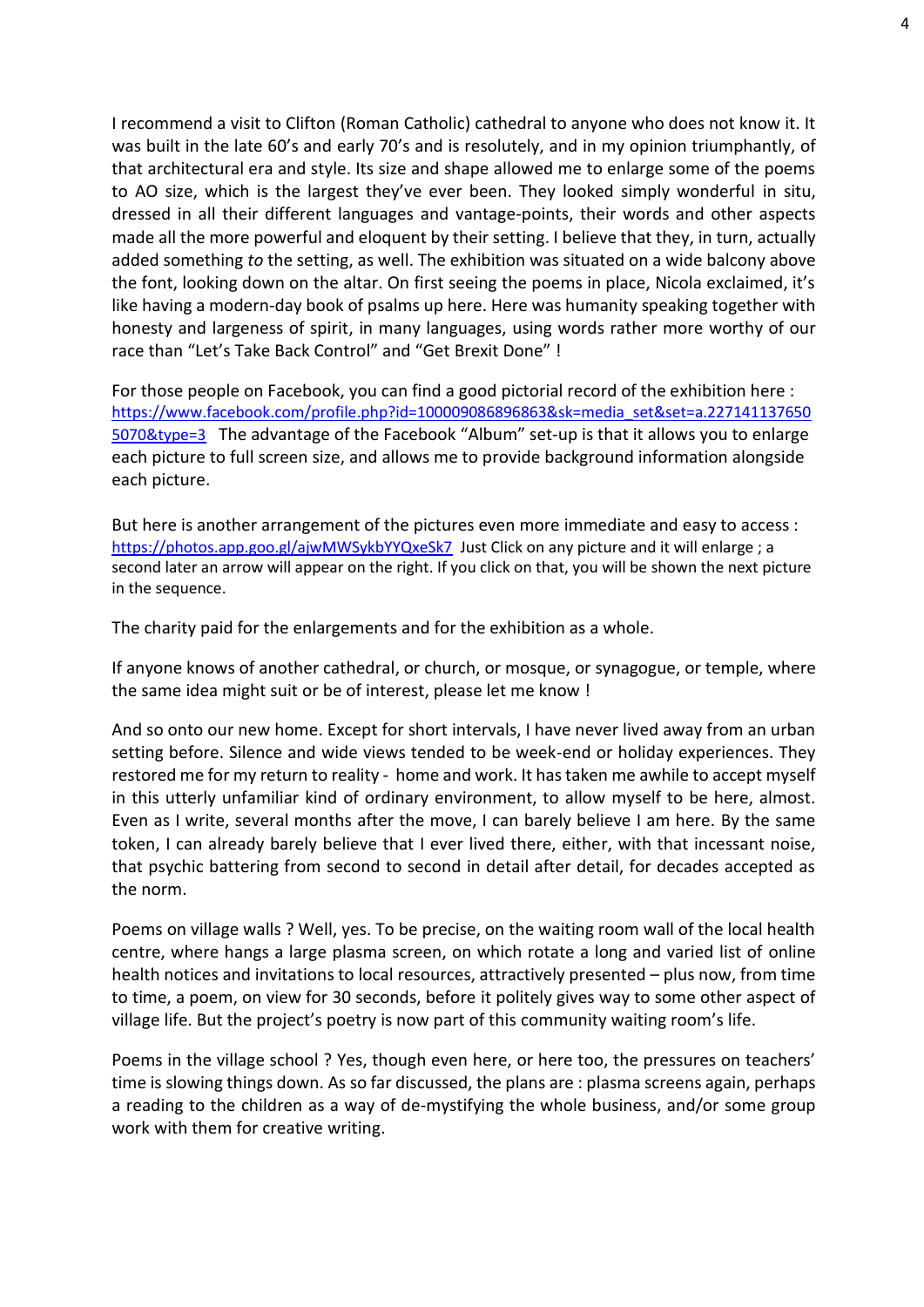One idea I've had, in relation to my contact with the school, which is a nice primary, is that the project should make and upload a new poem collection especially focussed on children of primary school age. Let me recommend to you all a large book of illustrated poems for children called "I am the Seed that Grew the Tree." It's newish (2018) and has won prizes. I have proposed to the publisher, called Nosy Crow, that *Poems for…the wall* should select some of its poems, include some of its lovely illustrations, and translate them onto our posters. These would go up on any plasma screens interested, and would include full acknowledgements to the publishers. The publisher has got straight back and expressed interest. I would select the poems in consultation with interested children (and staff) at the school here.

And now a doctor based in a health centre in a village nearby has also expressed interest. So his waiting room plasma screen too will soon be including a selection from the project's poems. He says he'll make sure they spread into other centres round about, as well.

A strange route to what may just be a new lease of life for this project.

So let this idea take whatever shape it can find for itself, wherever it belongs, or whenever it chances on someone receptive. So long as I'm about, I'll keep exploring the possibilities.

In the meantime, the website remains live and active, much less busy these days than it has been, but open to anyone "browsing", whoever and wherever the browser may be. Here is a list of the latest seven people to have registered on the site :

| December 19th             | JP  | Manchester              | For use in a hospital |
|---------------------------|-----|-------------------------|-----------------------|
| November 29 <sup>th</sup> | КH  | Manchester UK           | For Personal Use      |
| November 19th             | YA  | Nova Scotia, Canada     | For use in a school   |
| October 26 <sup>th</sup>  | VP  | Prato, Italy            | For use in a school   |
| October 7th               | CL  | Dallas, USA             | For use in a hospital |
| October 3rd               | AM. | London NW6              | For use in a hospital |
| October 2 <sup>nd</sup>   | MН  | Gainsborough, Lincs. UK | For use in a school   |

#### Finally, me.

The mind-set/heart-set/dread-set that has led to Brexit among so much else, feels like a mortal enemy to me, but one that needs understanding better than I understand it. I keep trying to. I also keep trying to stay sane by holding it all a bit outside of me, or as much as possible (it's harder when you don't have a regular working day to take your attention). One way of doing this has been to write satirical rhyme royal stanzas as a kind of running record of the dreadful story, following the model and form of, and some images and symbols from, a poem called "Speak Parrot" by John Skelton (1460-1529). The rhyme royal stanza is a traditional verse-form apparently introduced to English literature by Chaucer. It has seven rhyming lines and progresses in orderly fashion, unlike Brexit and unlike me. Nicola reckons they have acted as a sort of literary equivalent of a daily cartoon. I think that's a good simile.

Over the months, I put my tumult and witness into them and then walked off into my day (they were usually produced overnight and early morning). I put together more than 150 of the things in all, but now it is several days since I started writing this report and Mr Johnson has won his landslide election victory. The tension having broken, the parrot has nothing more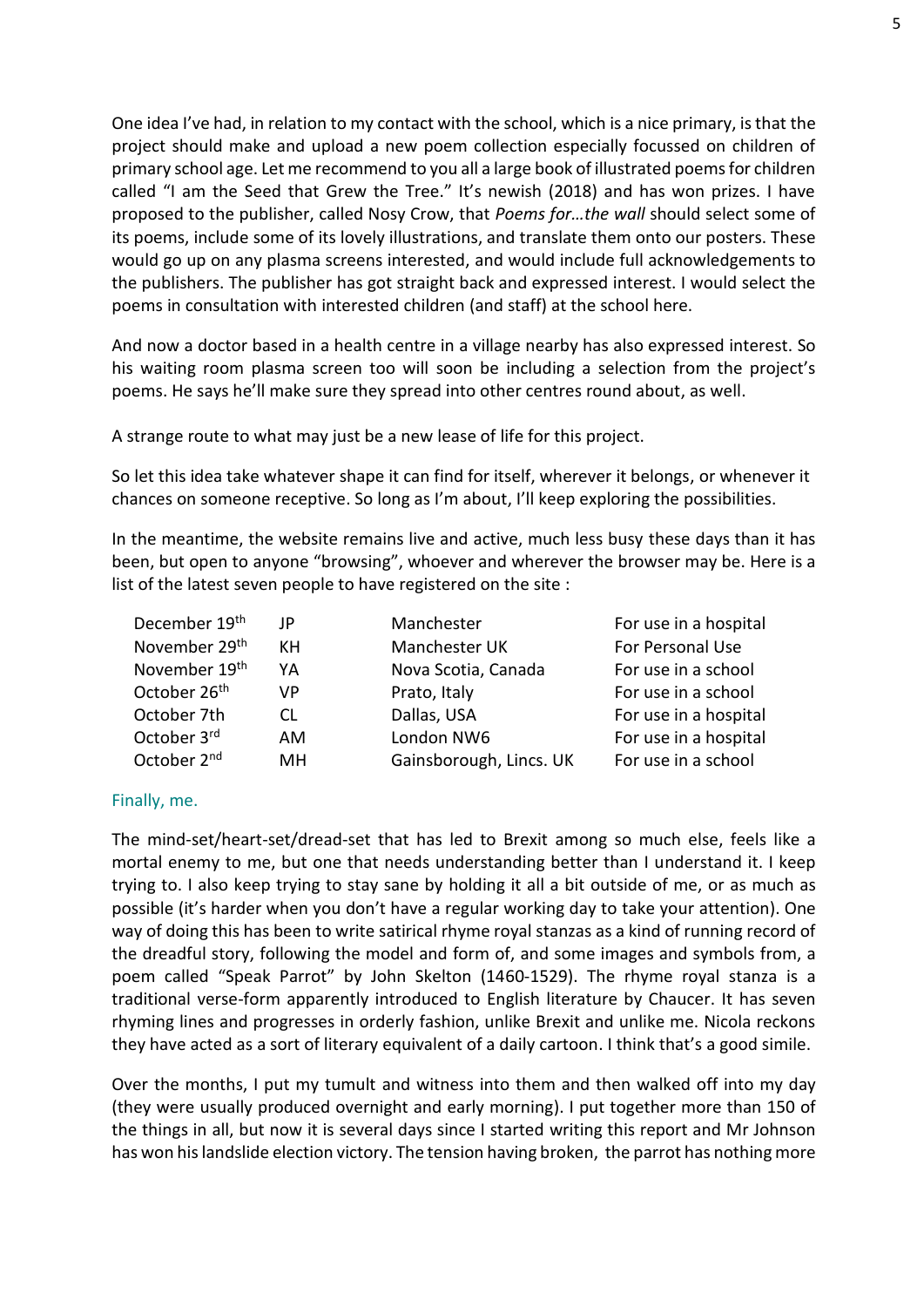to say. He has retired to the top of the Tyndale Monument, both for safety from the Flood, and to await more interesting and positive developments.

Perhaps the main theme running through all of the parrot stanzas is that of truth-telling. The caged parrot is pre-occupied with the truth. He hears everything, perhaps to his cost. And, being a Bird of Paradise, he must pass on the full truth of what he hears. To surrender to the Lie is to succumb to the worship of the Self and mere apparent self-advantage, at the expense of the truth of things as they are, and of Creation as it needs us to behave, and this misdirection of worship in turn and paradoxically is a threat to us all, including to the culprits themselves. As the Lie flourishes unchecked, trust withers, along with community and Democracy and any human future.

If anyone can bear to look at, or dip into, the Parrot stanzas as a collection, they can be found here : <https://roganwolf.com/wp-content/uploads/Parrot-Addenda-1.pdf>

In recent months, various sources have articulated a need to hold politicians to account for lying. Politicians who do so are already breaking an oath they all must take to "tell the truth" (Nolan Principle number six). But this oath appears to have been very lightly delivered in many cases, and very feebly or inconsistently enforced. The lying politician is a caricature, but the lie has a new power in this generation, as deliberate policy and highly successful technique. As the forger threatens our financial transactions, the soundness and authority of our means of exchange, so the politician's lie threatens our whole body politic. For democracy relies absolutely on our trust in words. But whereas financial fraud and forgery is treated as a punishable crime, lying in public office is tolerated as a norm, even – it would appear - a qualification for the post of Prime Minister. With no sheriff able or willing to arrest them at High Noon, the hoodlums rule our main street.

Here is an example of one of the initiatives, its instigator presently under great pressure : <https://www.crowdfunder.co.uk/borisjohnsonpostjcio> Marcus Ball has taken out a private prosecution against Boris Johnson for lying, arguing that, in Common Law , this constitutes Misconduct in Public Office. If successful, Ball would of course set a precedent. He has been working on the case for three years and is hugely in debt. Various other groupings and initiatives are emerging, with the same focus. One is "Compassion in Politics" – see : <https://www.compassioninpolitics.com/> Another is Plaid Cymru – see [https://www.partyof.wales/make\\_lying\\_in\\_politics\\_illegal](https://www.partyof.wales/make_lying_in_politics_illegal).

Maybe, at least for a while, we need to be thinking more in terms of remedial campaigns of this kind, than of the position of one or another established Party. Our political systems need to work and our present systems don't. Our established Parties don't.

To say, to do, to live "I – Thou", you need a sound language to say or do or live it in. A language in which liars flourish is unsound, foul, unfit. I propose that the truth-telling campaign is one in which this charity might take an interest over the next few years.

But I shall end this report with a poem (see Appendix One !). It was written a few weeks ago. This poem makes no call on some harlequin parrot ranting on about this and that, but represents my simple delight in the River Severn.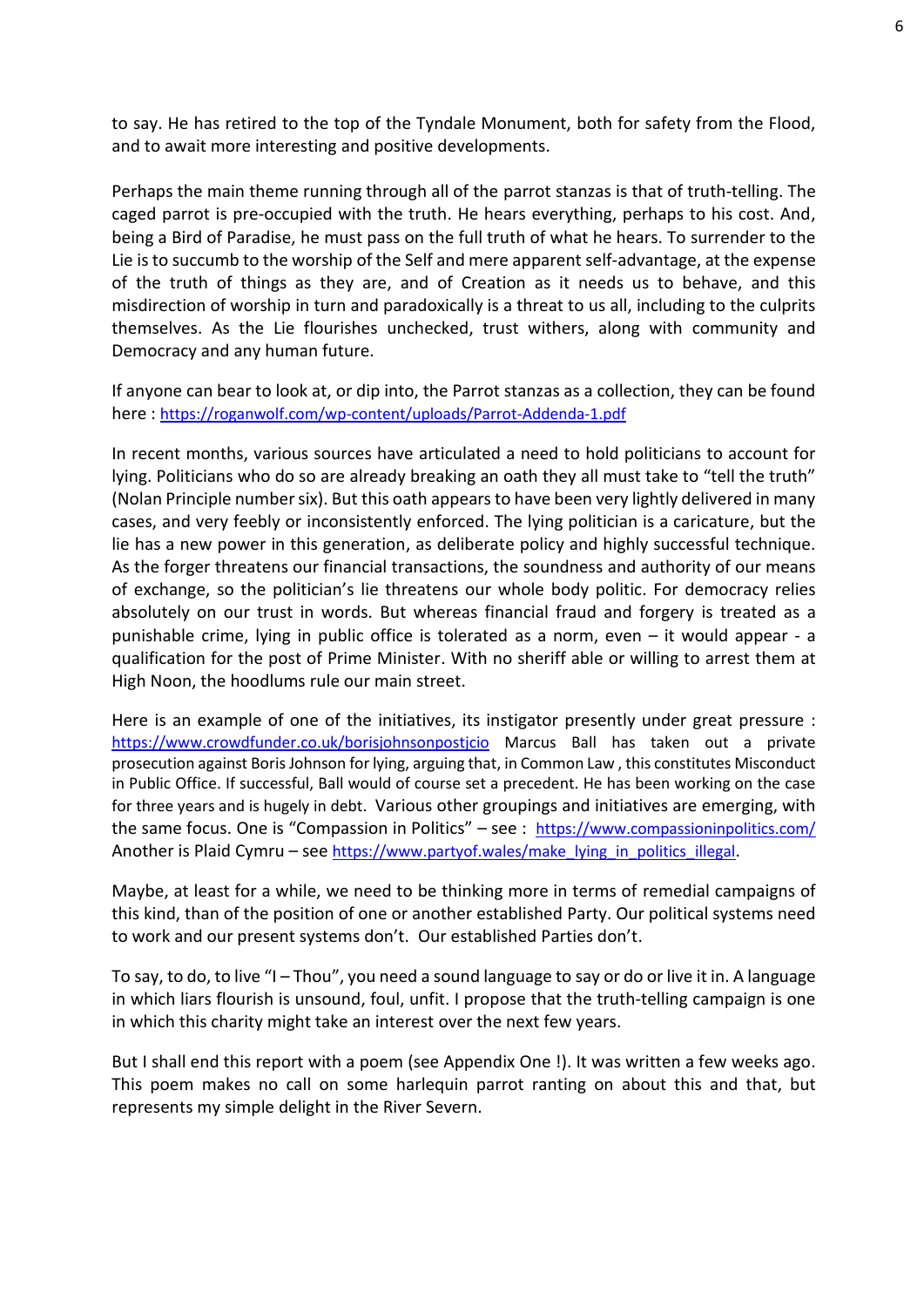# Of my Neighbour the Severn



*The Severn. Photograph by Nicola Knoop*

by Rogan Wolf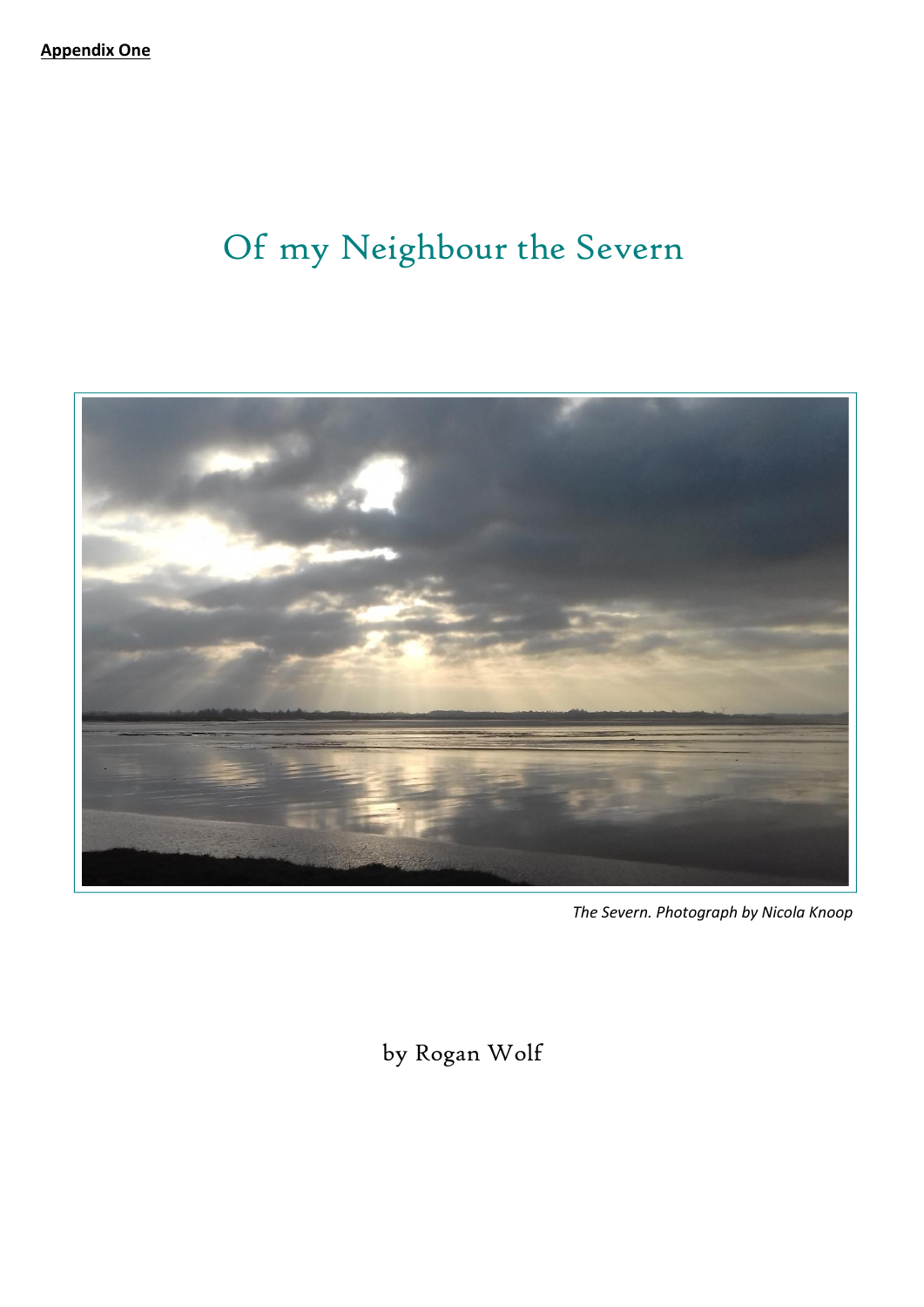## Of my Neighbour the Severn

#### (i)

I shall speak of my neighbour the Severn, its majesty and turbulence. I turn and think of Brexit, or tonight's meal, or look east to the steep edge of the Cotswolds where Tyndale stands sentinel, behind his bars, or to the motorway on its speed-bound axis ; but even then, the Severn lurks in my mind, in my words, in all my moments here ; it claims a temple in my days, like a god, with its vastness and banked unrest ; It offers somehow a benediction.

## (ii)

It's a task beyond me to accomplish, I cannot do justice, words fail. The Severn seethes and stretches a few fields away from our pebbles and rose petals. It carries two nations' weather systems along its back, and two nations' memories and guilts run deep in its underworld. To put words to all this is like throwing a net into the torrent. The Severn's furies continue their timeless practices. The net snaps.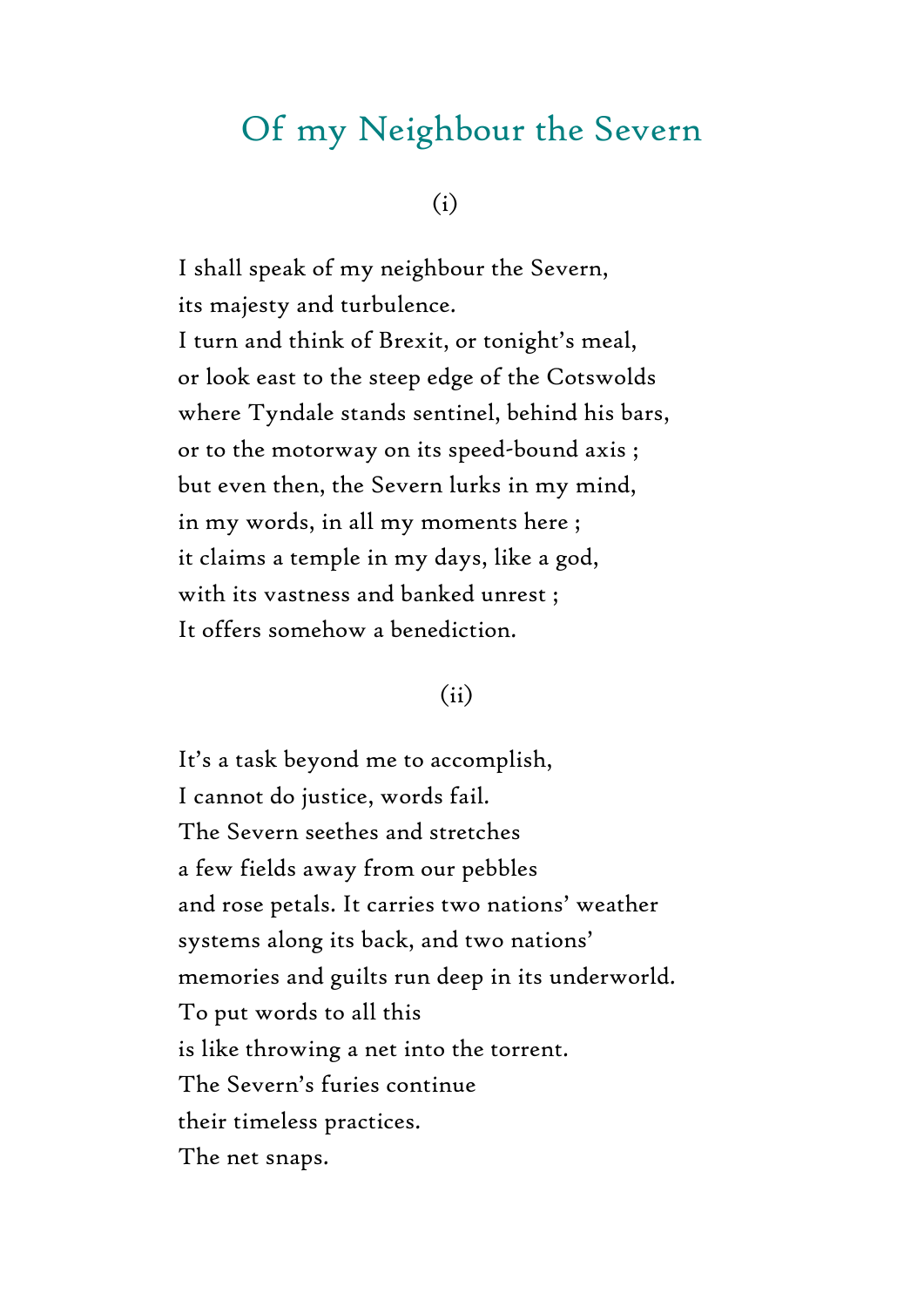Suddenly the hedgerow, steeped in its own minglings of history and rose-hip neglect and blackberry gives way and there it is across a sodden field, the wide water, the dangerous grace of it, and my spirits lift as if released, as if some constriction has been withdrawn and this is where they need to be, these far reaches their truest extent. They rush to place themselves on station.

#### $(iv)$

Of course the Severn runs to the sea, yet where does "sea" begin ? Is not the Severn sea itself ? Many rivers open into its argument, joining its currency and unrest the Avon, the Wye, the Cam.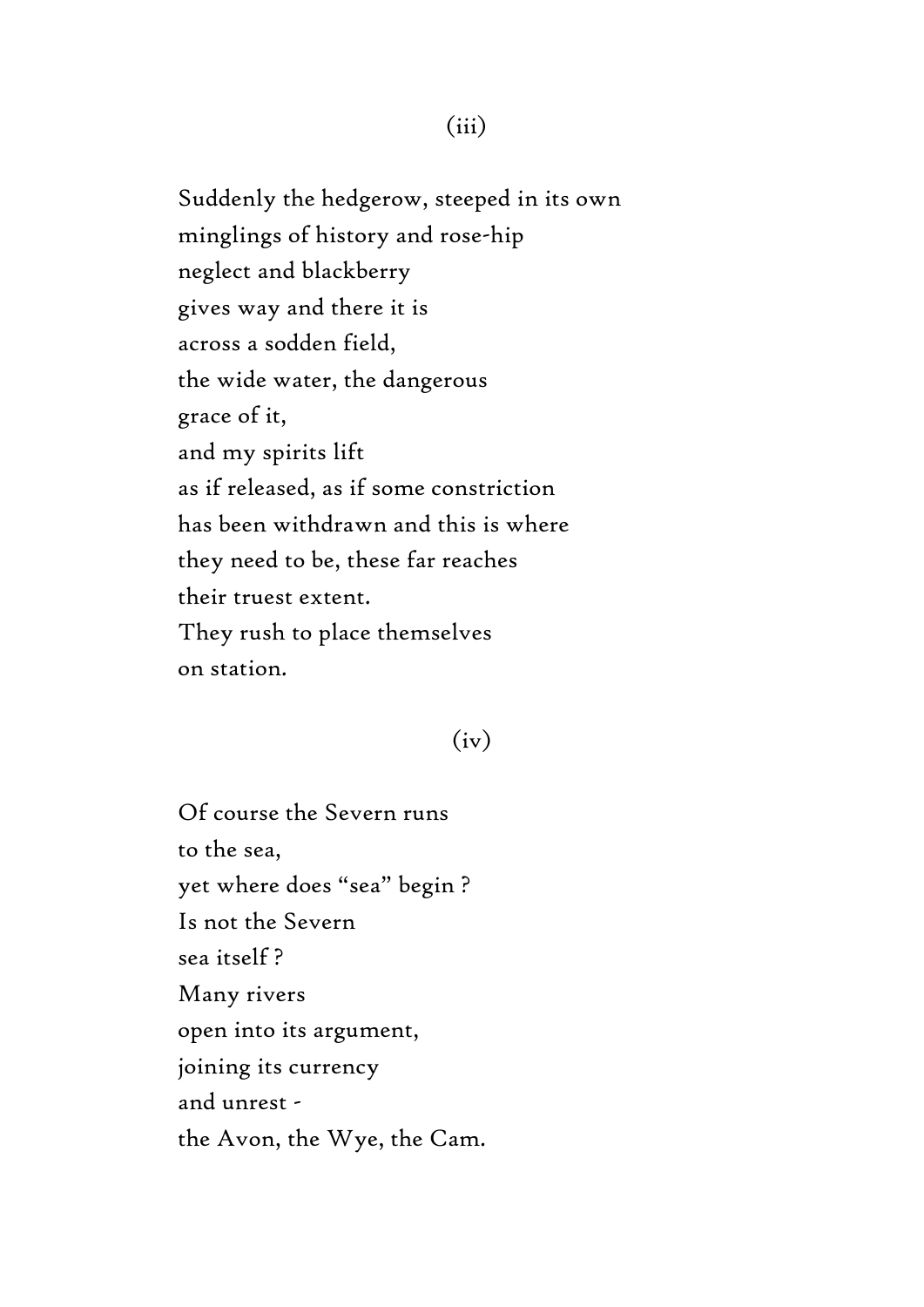They void themselves into a greater sovereignty adding to its under-flows the warp and weft of them the pulse of their progress under the sun and moon.

## (v)

They know the Severn so well, these faithful few I met. Like pilgrims, they attend each year. Let others head for the far exotic beaches notching up the place-names the selfies, the "likes." The faithful camp just here for their fortnight off the pace, the Severn their only company, seething yards away. It recognizes them. It knows their teasing. It knows one day it will gather them in, enclosing them, immersing itself in them. They enter the water and the mud clutches at them but still they remember the footholds, the hidden platforms underwater, and the times when tide retreats, and leaves the salmon captive in the pools.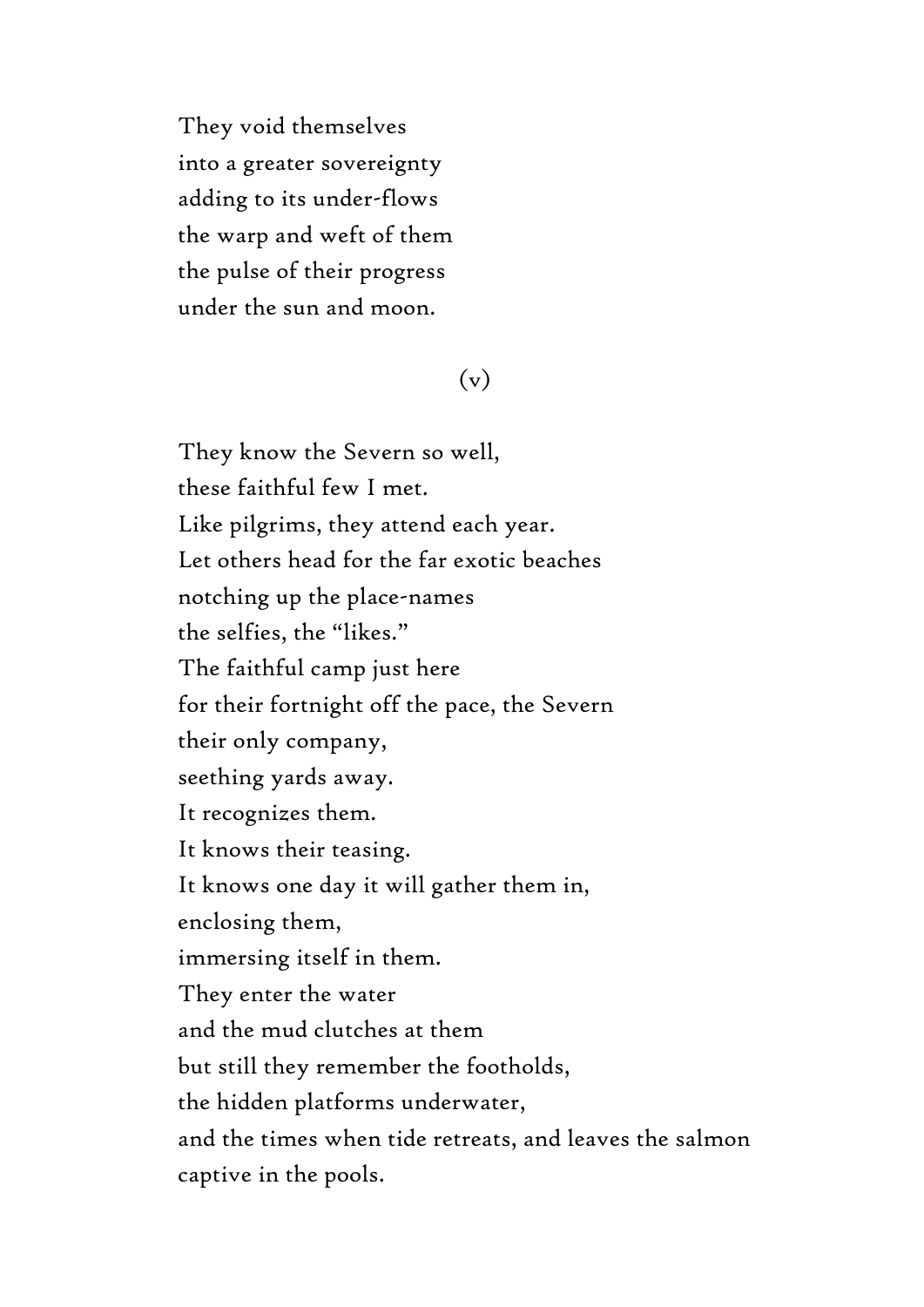Before the tide turns, The faithful dance in the muddy water. "She disappeared yesterday," he said. "She missed the ledge our feet have learned to reach for and I had to pull her up again by the hair, laughing."

#### $(vi)$

That ferment to the west, fingers spread wide, writhing, the rays of each sunset playing on its surfaces, burnishing, brazen, bringer of peace, yet knowing no peace itself and having no purity of texture… The eye searches for innocence, the transparency we find in waters untainted by human agency. But here it's clay disturbed, scooped up and dispersed by the torment of the currents. The Severn's fish are full of its clay, they breathe it, and the shore birds trip across it like ballerinas as it gleams greedily at low-tide.